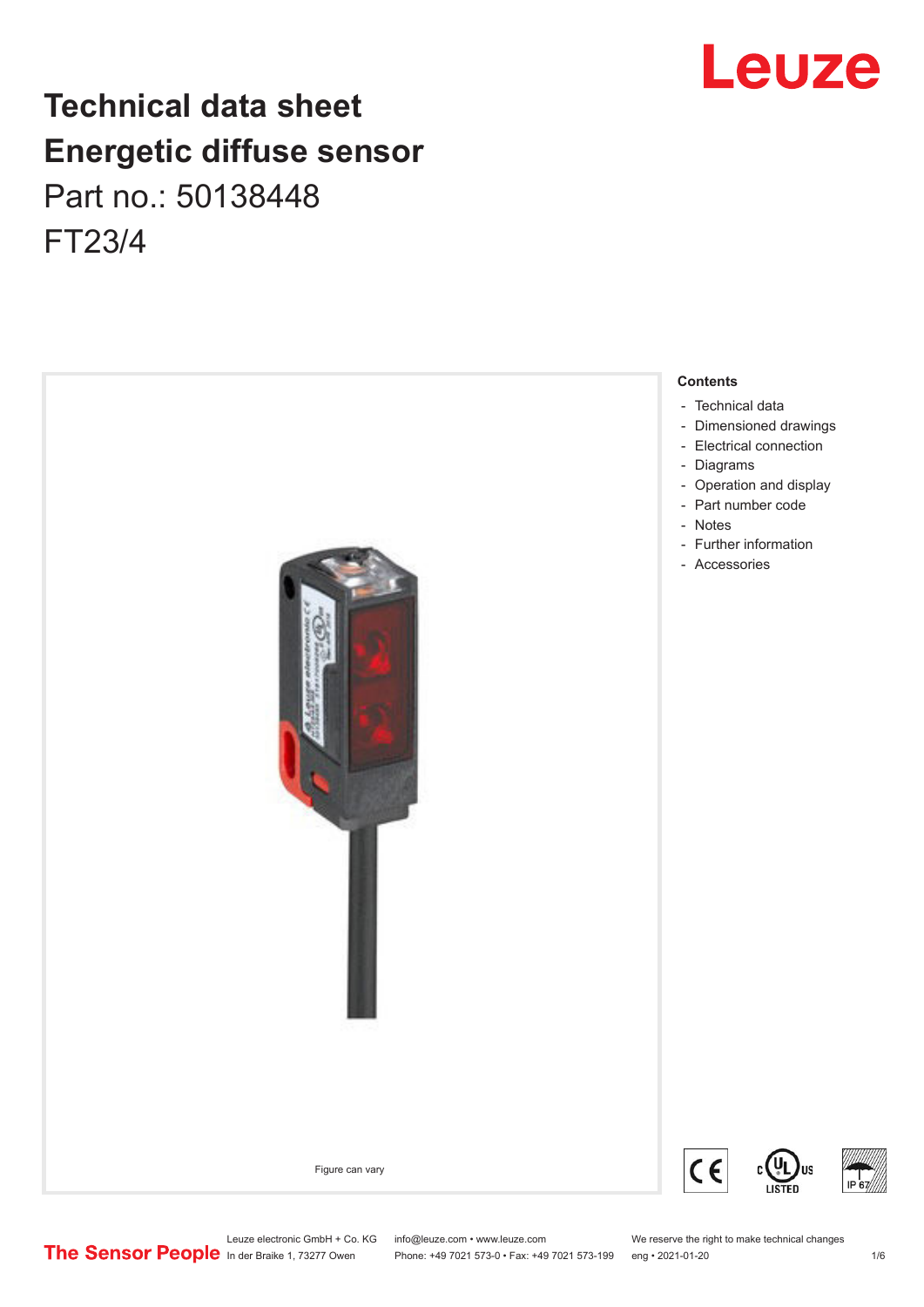# <span id="page-1-0"></span>**Technical data**

### **Basic data**

| Series                     | 23                           |
|----------------------------|------------------------------|
| <b>Operating principle</b> | Diffuse reflection principle |

### **Optical data**

| Optical uata                     |                                      |
|----------------------------------|--------------------------------------|
| <b>Operating range</b>           | Guaranteed operating range           |
| Operating range, white 90%       | $0.0050.18$ m                        |
| Operating range, black 6%        | $0.020.08$ m                         |
| <b>Operating range limit</b>     | Typical operating range              |
| Operating range limit, white 90% | $0.0010.2$ m                         |
| Operating range limit, black 6%  | 0.0150.1 m                           |
| <b>Adjustment range</b>          | $30180$ mm                           |
| <b>Light source</b>              | LED, Red                             |
| <b>LED light wavelength</b>      | 645 nm                               |
| <b>Transmitted-signal shape</b>  | Pulsed                               |
| LED group                        | Exempt group (in acc. with EN 62471) |

### **Electrical data**

| Protective circuit            | Polarity reversal protection        |
|-------------------------------|-------------------------------------|
|                               | Short circuit protected             |
|                               |                                     |
| Performance data              |                                     |
| Supply voltage U <sub>p</sub> | 10  30 V, DC, Incl. residual ripple |
| <b>Residual ripple</b>        | $0 15 \%$ , From $U_{\rm B}$        |
| <b>Open-circuit current</b>   | $020$ mA                            |

### **Outputs**

| Number of digital switching outputs 1 Piece(s) |  |
|------------------------------------------------|--|
|------------------------------------------------|--|

| <b>Switching outputs</b>  |                                     |  |
|---------------------------|-------------------------------------|--|
| <b>Voltage type</b>       | DC.                                 |  |
| Switching current, max.   | 100 mA                              |  |
| <b>Switching voltage</b>  | high: $\geq$ (U <sub>B</sub> -2.5V) |  |
|                           | low: $\leq 2.5V$                    |  |
|                           |                                     |  |
| <b>Switching output 1</b> |                                     |  |
| <b>Switching element</b>  | Transistor, PNP                     |  |

**Switching principle** Light switching

### **Timing**

| <b>Switching frequency</b> | 500 Hz |
|----------------------------|--------|
| <b>Response time</b>       | 1 ms   |
| <b>Readiness delay</b>     | 300 ms |

### **Connection**

| <b>Connection 1</b>       |                     |
|---------------------------|---------------------|
| <b>Function</b>           | Signal OUT          |
|                           | Voltage supply      |
| <b>Type of connection</b> | Cable               |
| Cable length              | 2,000 mm            |
| <b>Sheathing material</b> | <b>PUR</b>          |
| Cable color               | <b>Black</b>        |
| Number of conductors      | $3 - wire$          |
| Wire cross section        | $0.14 \text{ mm}^2$ |

# Leuze

### **Mechanical data**

| Dimension (W x H x L)   | 11.4 mm x 34.2 mm x 18.3 mm |
|-------------------------|-----------------------------|
| <b>Housing material</b> | <b>Plastic</b>              |
| <b>Plastic housing</b>  | PC-ABS                      |
| Lens cover material     | Plastic / PMMA              |
| Net weight              | 50q                         |
| <b>Housing color</b>    | <b>Black</b>                |
|                         | Red                         |

### **Operation and display**

| Type of display                     | I FD.                   |
|-------------------------------------|-------------------------|
| <b>Number of LEDs</b>               | 2 Piece(s)              |
| <b>Operational controls</b>         | Multiturn potentiometer |
| Function of the operational control | Range adjustment        |
| <b>Environmental data</b>           |                         |

| Ambient temperature, operation | -40  60 °C |  |
|--------------------------------|------------|--|
| Ambient temperature, storage   | -40  70 °C |  |

### **Certifications**

| Degree of protection     | IP 67         |
|--------------------------|---------------|
| <b>Protection class</b>  | Ш             |
| <b>Certifications</b>    | c UL US       |
| <b>Standards applied</b> | IEC 60947-5-2 |

### **Classification**

| <b>Customs tariff number</b> | 85365019 |
|------------------------------|----------|
| eCl@ss 5.1.4                 | 27270903 |
| eCl@ss 8.0                   | 27270903 |
| eCl@ss 9.0                   | 27270903 |
| eCl@ss 10.0                  | 27270903 |
| eCl@ss 11.0                  | 27270903 |
| <b>ETIM 5.0</b>              | EC001821 |
| <b>ETIM 6.0</b>              | EC001821 |
| <b>ETIM 7.0</b>              | EC001821 |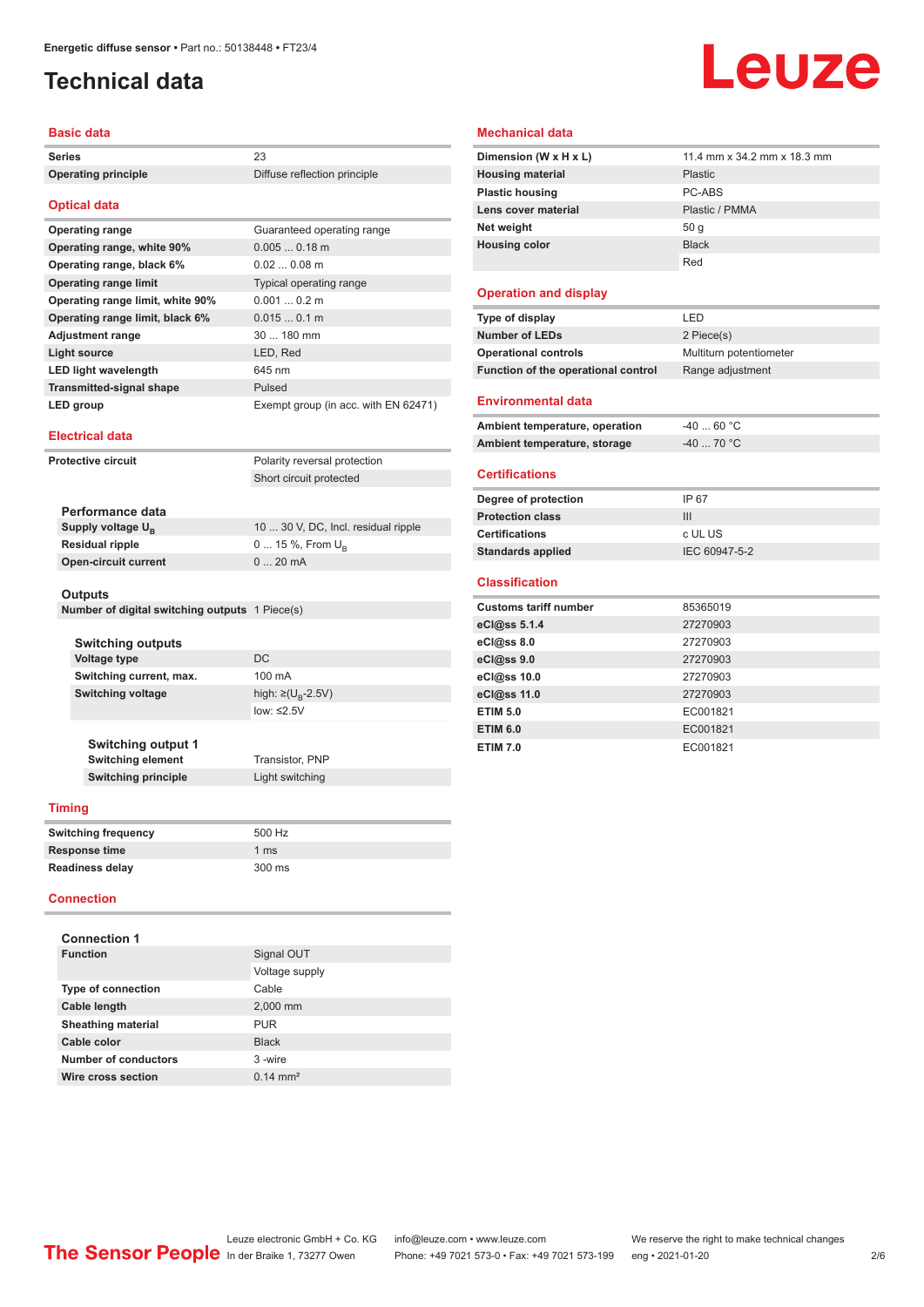# <span id="page-2-0"></span>**Dimensioned drawings**

All dimensions in millimeters





- A Green LED
- B Yellow LED
- C Optical axis
- C1 Receiver
- C<sub>2</sub> Transmitter
- D Multiturn potentiometer

# **Electrical connection**

**Connection 1**

| <b>Function</b>             | Signal OUT<br>Voltage supply |
|-----------------------------|------------------------------|
| Type of connection          | Cable                        |
| Cable length                | 2,000 mm                     |
| <b>Sheathing material</b>   | <b>PUR</b>                   |
| Cable color                 | <b>Black</b>                 |
| <b>Number of conductors</b> | 3-wire                       |
| Wire cross section          | $0.14 \text{ mm}^2$          |

### **Conductor color Conductor assignment**

| <b>Brown</b> | V+               |
|--------------|------------------|
| <b>Black</b> | OUT <sub>1</sub> |
| <b>Blue</b>  | <b>GND</b>       |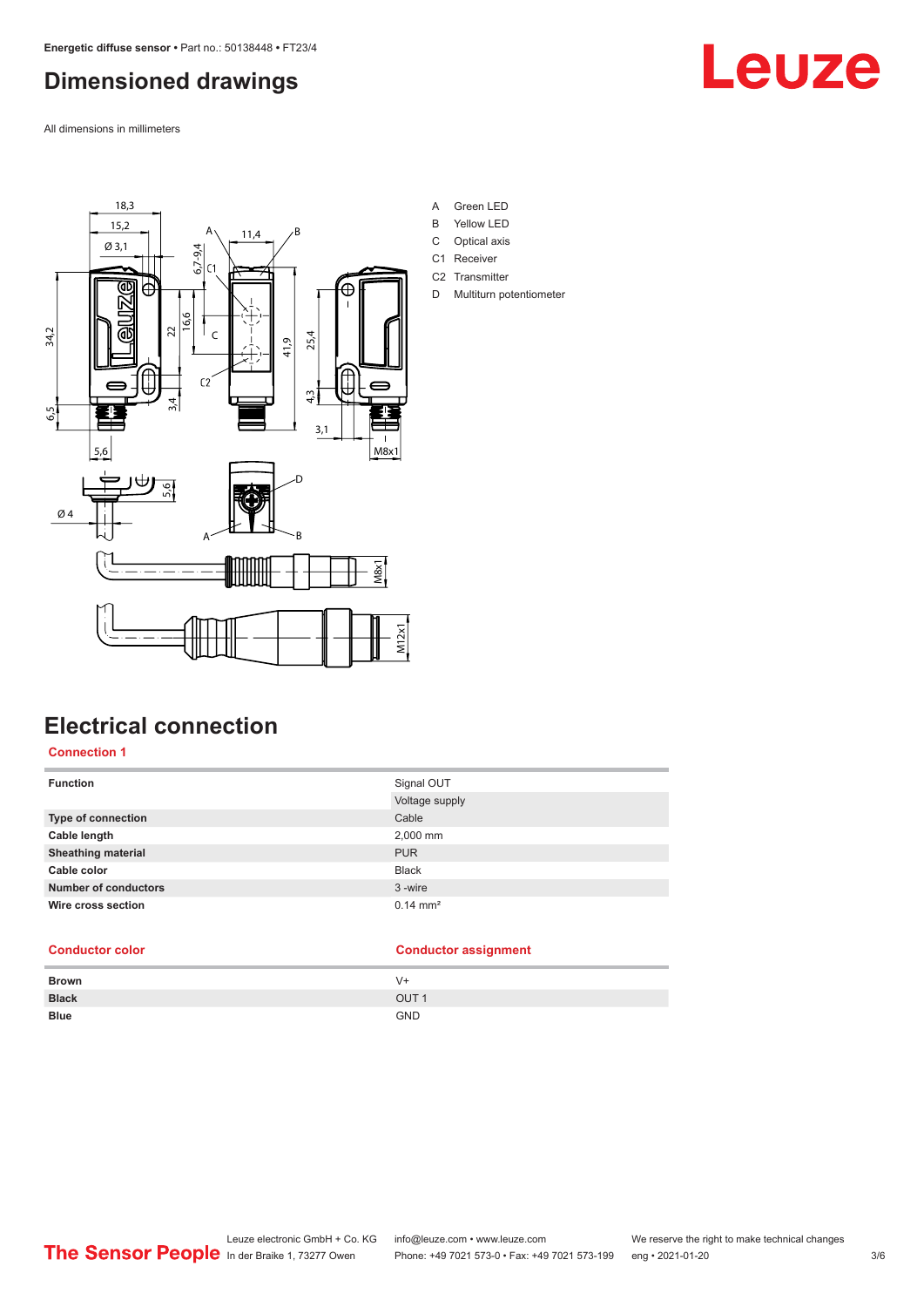## <span id="page-3-0"></span>**Diagrams**

# Leuze

- A White 90%
- B Gray 50%
- C Gray 18%
- D Black 6%

**Fading: black/white error < 50 %**The black/white error is calculated from the operating range against white and the reduction of the operating range against black:**black/white error = reduction of the operating range against black / operating range against white x 100%**





# **Operation and display**

| <b>LED</b>     | <b>Display</b>           | <b>Meaning</b>        |
|----------------|--------------------------|-----------------------|
|                | Yellow, continuous light | Object detected       |
| $\overline{2}$ | Green, continuous light  | Operational readiness |

## **Part number code**

Part designation: **AAA23.GJ/ ff-HH**

| AAA23 | Operating principle / construction<br>HT23: diffuse reflection sensor with background suppression<br>PRK23: retro-reflective photoelectric sensor with polarization filter<br>LS23: throughbeam photoelectric sensor transmitter<br>LE23: throughbeam photoelectric sensor receiver<br>ET23: energetic diffuse reflection sensor<br>FT23: diffuse reflection sensor with fading |
|-------|---------------------------------------------------------------------------------------------------------------------------------------------------------------------------------------------------------------------------------------------------------------------------------------------------------------------------------------------------------------------------------|
| G     | Equipment<br>T: autocollimation principle (single lens) for highly transparent bottles without tracking                                                                                                                                                                                                                                                                         |
| J     | Operating range adjustment<br>3: teach-in via button                                                                                                                                                                                                                                                                                                                            |
| ff    | Switching output / function / $OUT1OUT2$ (OUT1 = pin 4, OUT2 = pin 2)<br>2: NPN transistor output, light switching<br>N: NPN transistor output, dark switching<br>4: PNP transistor output, light switching<br>P: PNP transistor output, dark switching<br>X: pin not used                                                                                                      |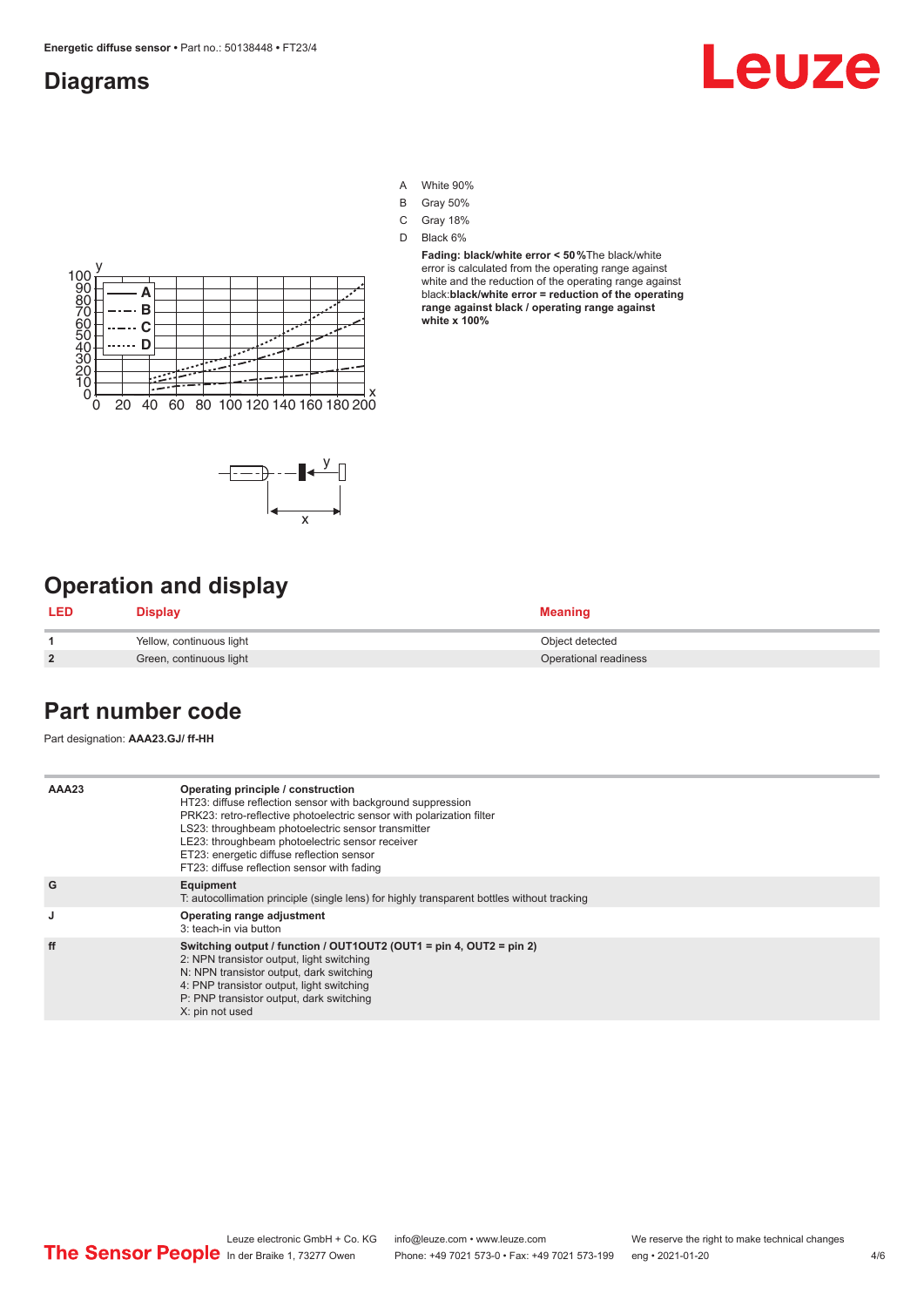## <span id="page-4-0"></span>**Part number code**

Leuze

**HH Electrical connection** n/a: cable, standard length 2000 mm, 3-wire M8: M8 connector, 4-pin (plug) 200-M12: cable, length 200 mm with M12 connector, 4-pin, axial (plug) M12: M12 connector, 4-pin (plug) 200-M8: cable, length 200 mm with M8 connector, 4-pin, axial (plug)

| <b>Note</b>                                                                                  |
|----------------------------------------------------------------------------------------------|
| % A list with all available device types can be found on the Leuze website at www.leuze.com. |

## **Notes**

| <b>Observe intended use!</b>                                                                                                                                                                                                  |
|-------------------------------------------------------------------------------------------------------------------------------------------------------------------------------------------------------------------------------|
| $\%$ This product is not a safety sensor and is not intended as personnel protection.<br>$\&$ The product may only be put into operation by competent persons.<br>₿ Only use the product in accordance with its intended use. |



### **For UL applications:**

 $\%$  Only for use in "class 2" circuits

ª These proximity switches shall be used with UL Listed Cable assemblies rated 30V, 0.5A min, in the field installation, or equivalent (categories: CYJV/ CYJV7 or PVVA/PVVA7)

# **Further information**

• With the set scanning range, a tolerance of the operating range is possible depending on the reflection properties of the material surface.

# **Accessories**

Mounting technology - Mounting brackets

| Part no. | <b>Designation</b>   | <b>Article</b>      | <b>Description</b>                                                                                                                                                                                                            |
|----------|----------------------|---------------------|-------------------------------------------------------------------------------------------------------------------------------------------------------------------------------------------------------------------------------|
| 50118542 | BT 200M.5            | Mounting bracket    | Design of mounting device: Angle, L-shape<br>Fastening, at system: Through-hole mounting<br>Mounting bracket, at device: Screw type, Suited for M3 screws<br>Type of mounting device: Adjustable<br>Material: Stainless steel |
| 50124651 | <b>BT 205M-10SET</b> | Mounting device set | Design of mounting device: Angle, L-shape<br>Fastening, at system: Through-hole mounting<br>Mounting bracket, at device: Screw type<br>Type of mounting device: Rigid<br>Material: Metal                                      |